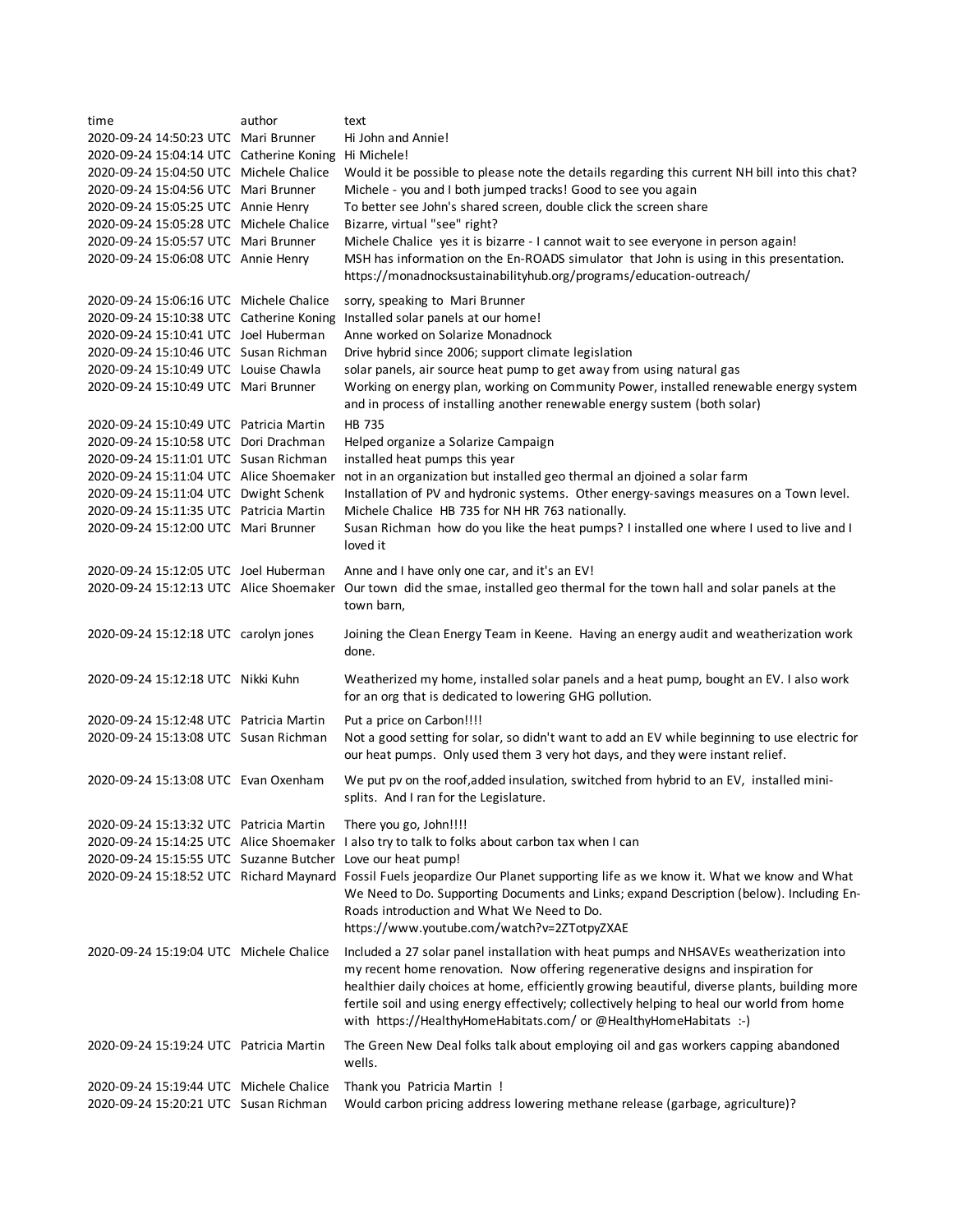```
2020-09-24 15:20:53 UTC Patricia Martin Yes, Susan! It's called Carbon pricing, but it includes all pollutants.
2020-09-24 15:21:10 UTC Dori Drachman
2020-09-24 15:21:31 UTC Patricia Martin Joel Huberman please elaborate for Susan.
2020-09-24 15:22:18 UTC Patricia Martin Electrification of buildings?
2020-09-24 15:22:30 UTC Joel Huberman
2020-09-24 15:22:55 UTC Patricia Martin Carbon pricing, hands down!!!
2020-09-24 15:22:56 UTC Susan Richman looking forward to it!
2020-09-24 15:23:32 UTC Annie Henry
2020-09-24 15:23:37 UTC Susan Richman Good demonstration of ALL OF THE ABOVE needed
2020-09-24 15:23:51 UTC Mari Brunner
2020-09-24 15:24:12 UTC Joel Huberman Thanks, John! Great presentation!
2020-09-24 15:24:13 UTC Patricia Martin Susan Richman you can try all of these things yourself. It is very powerful.
2020-09-24 15:25:08 UTC Susan Richman What legislators have seen this, and acted on it?
2020-09-24 15:25:10 UTC Richard Maynard
Here's what you need to get to 1.1 degrees. Dam can not post picture. I can share Video. 
2020-09-24 15:25:28 UTC Annie Henry
2020-09-24 15:25:34 UTC Patricia Martin Rep Lee Oxenham
2020-09-24 15:26:17 UTC Michele Chalice
2020-09-24 15:26:27 UTC Patricia Martin Susan Richman our legislative climate champion Lee Oxenham sponsored HB 735
2020-09-24 15:27:26 UTC Alice Shoemaker Hadn't heard about HR 763! So exciting to see that and something to work for!
2020-09-24 15:27:26 UTC Patricia Martin
2020-09-24 15:27:44 UTC Nikki Kuhn
2020-09-24 15:28:41 UTC Annie Henry
2020-09-24 15:29:01 UTC Patricia Martin
2020-09-24 15:29:09 UTC Mari Brunner
2020-09-24 15:29:10 UTC Michele Chalice I agree with both your points. Patricia Martin and Nikki Kuhn
2020-09-24 15:29:31 UTC Patricia Martin Definitely agree about reducing consumption.
2020-09-24 15:30:07 UTC Richard Maynard
From participating in many Energy Issues. It appears to me that Carbon Cash Back and 
2020-09-24 15:30:16 UTC Patricia Martin Yet, our policies keep talking about MORE manufacturing. Is that the right approach?
2020-09-24 15:30:22 UTC Susan Richman
2020-09-24 15:30:28 UTC Joel Huberman
2020-09-24 15:30:33 UTC Alice Shoemaker Carbon tax.So eloquent, and allows individual decision making with the dividend
2020-09-24 15:31:11 UTC Michele Chalice Thank you John, enlightening as usual!
2020-09-24 15:32:07 UTC Joel Huberman Can En-Roads simulate the effects of the Dividend portion of HR 763?
                                           Not popular for the business community -- our economy has depended on spending, 
                                           building consumer appetites.
                                           Yes, please Google Carbon Cashback Campaign. It's New-Hampshire based, but could be 
                                           used in any state.
                                           Michele Chalice reducing population is one of the choices, but like growing trees...it takes 
                                           a long time to make an impact.
                                           We also need to make sure those lower income people/neighborhoods have access to the 
                                           economic benefits of clean energy. That needs to be addressed in a carbon tax plan.
                                           Our next (virtual) Drive Electric event coming up on Monday 9/28: 
                                           https://monadnocksustainabilityhub.org/event/ev-owner-panel-why-your-next-car-should-
                                           be-electric/
                                           Yes, please google Carbon Cashback Campaign. The Carbon Cashback is NOT regressive 
                                           and will help 70% of families to lower or maintain the expenses they face now.
                                           Patricia Martin even without population change, we could do a lot more to reduce 
                                           consumption (especially of plastic!). A huge issue the vast amount of waste we generate, 
                                           which takes up land, generates emissions, and causes very serious health impacts both to 
                                           the ecosystem and human health
                                           Community are the two mandatory Programs that we must pursue.
                                           Regenerative agriculture will suck CO2 out of the atmosphere, naturally! Attend the next 
                                           session in this track!
                                           To share again, visit MSH website for more information on the simulator: 
                                           https://monadnocksustainabilityhub.org/programs/education-outreach/
                                           The first time I did this, it surprised me that switching to renewables - on its own - did not 
                                           move the needle enough
                                           https://www.youtube.com/watch?v=2ZTotpyZXAE
                                           Also find out some more detailed information at Climate Interactive's website: 
                                           https://www.climateinteractive.org/tools/en-roads/
                                           Sadly, no surprises. Just started reading "Green Illusions" by Ozzie Zehner. Book is now 
                                           dated but it broaches the also even more difficult measures of decreasing damage through 
                                           decreased consumer consumption and lowered human population.
                                           How about getting us to 1.5 degrees? That's the target scientists are saying we need to 
                                           pursue now.
```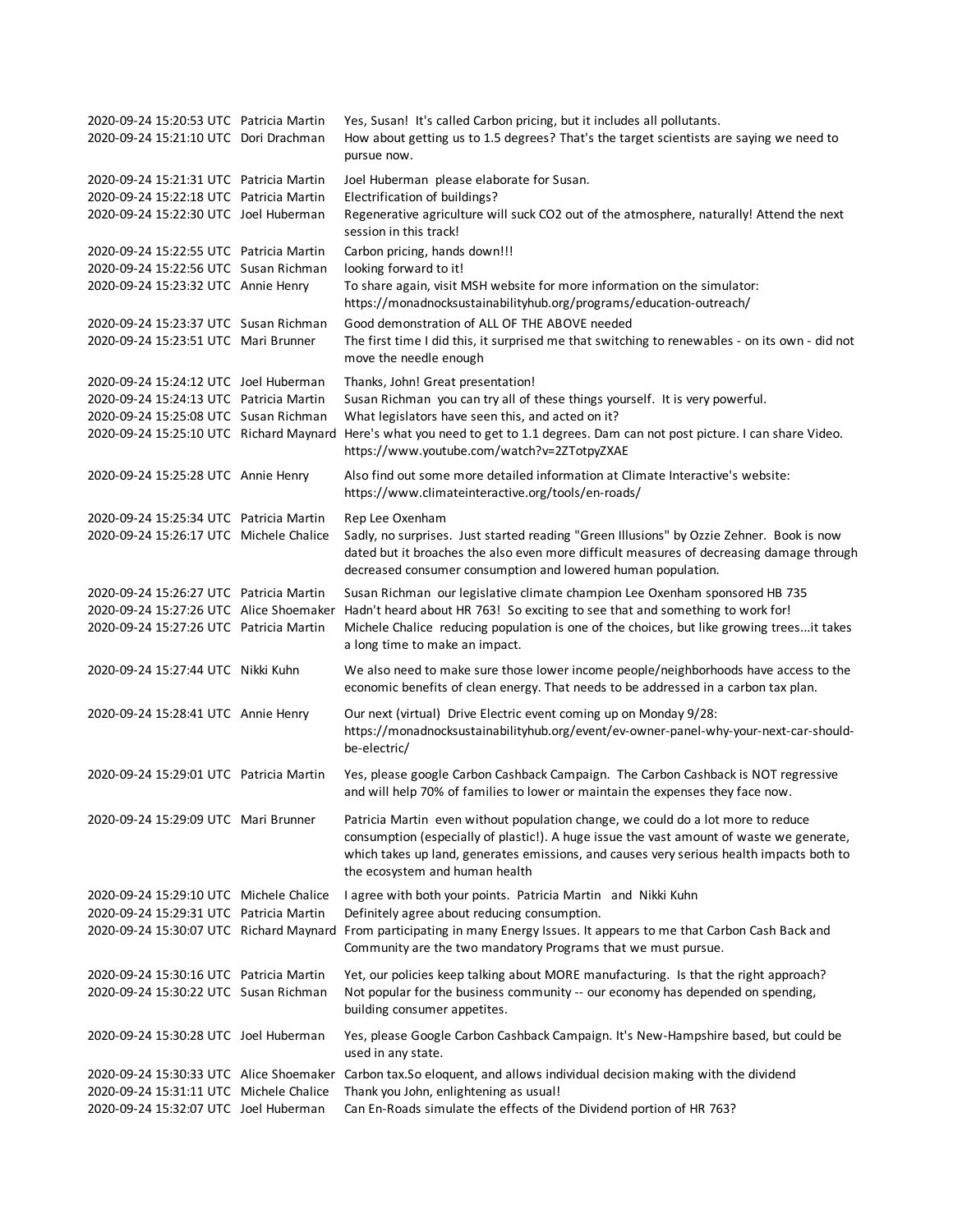| 2020-09-24 15:33:09 UTC Susan Richman<br>2020-09-24 15:34:13 UTC Joel Huberman<br>2020-09-24 15:35:14 UTC carolyn jones | Has the EnRoads simulator made an impression on any of our legislators?<br>Thanks, John!<br>John, can you take your presentation to the State House. These are the people that could<br>make changes.                                                                                                                                                                                                                                                                                                             |
|-------------------------------------------------------------------------------------------------------------------------|-------------------------------------------------------------------------------------------------------------------------------------------------------------------------------------------------------------------------------------------------------------------------------------------------------------------------------------------------------------------------------------------------------------------------------------------------------------------------------------------------------------------|
| 2020-09-24 15:35:58 UTC Susan Richman                                                                                   | Who decides how much carbon a particular extraction has created? How is that fee<br>assessed at each carbon source?                                                                                                                                                                                                                                                                                                                                                                                               |
| 2020-09-24 15:36:42 UTC Nikki Kuhn                                                                                      | Is there an economic simulator similar to your carbon simulator that could illustrate the<br>price and dividend impacts on families of different income levels? That could really help<br>sell this. People care about their pocket books.                                                                                                                                                                                                                                                                        |
| 2020-09-24 15:37:30 UTC Daniel Richter                                                                                  | Hi Susan, that's actually pretty straight-forward. Carbon emissions for a barrel of oil or ton<br>of coal is very well-characterized, because it's directly related to energy density, which in<br>turn relates to value for the company extracting that. So, that's been figured out for a long<br>time.                                                                                                                                                                                                         |
| 2020-09-24 15:38:25 UTC Daniel Richter<br>2020-09-24 15:38:37 UTC Annie Henry                                           | Nikki, I'll talk about something like that in my portion of the session.<br>If collaborating with the MSH to conduct a community/leader workshop with this simulator<br>sounds interesting, feel free to contact me at ahenry@monadnocksustainabilityhub.org                                                                                                                                                                                                                                                      |
| 2020-09-24 15:38:40 UTC Nikki Kuhn                                                                                      | Daniel Richter Awesome - looking forward to it!<br>2020-09-24 15:43:38 UTC Richard Maynard Carbon Cash Back presented by John Gage and Marge Shepardson Citizens Climate Lobby.<br>We are not capable of preventing this Climate Crisis without addressing Carbon. When<br>pollution is free we get too much of it. Putting a price on carbon emissions at the source<br>(coal mine, oil and gas well, and port of entry) is a critical part of addressing the Climate<br>Emergency, https://youtu.be/GDKon8U1ZLg |
| 2020-09-24 15:45:55 UTC Dori Drachman                                                                                   | Who are the people who won't have a net gain in income? Wealthier folks? Or low income<br>folks?                                                                                                                                                                                                                                                                                                                                                                                                                  |
| 2020-09-24 15:46:27 UTC Patricia Martin                                                                                 | Wealthier folks. In part because we presume that they have more homes, vehicles, etc.                                                                                                                                                                                                                                                                                                                                                                                                                             |
| 2020-09-24 15:46:56 UTC Susan Richman<br>2020-09-24 15:46:57 UTC Patricia Martin                                        | What is the cost of implementation/administration? (even though the net cost is 0)<br>BUT, they are also the ones who will lead the way because they have the money and<br>motivation to reduce their carbon pollution.                                                                                                                                                                                                                                                                                           |
| 2020-09-24 15:49:44 UTC Nikki Kuhn                                                                                      | Should perhaps a portion of the tax collected could go towards increasing funding for<br>things like low income weatherization and subsidies for EVs and solar for low income<br>people? That way it isn't just the people that can afford to lead leading the way, and low<br>income communities get access more quickly.                                                                                                                                                                                        |
| 2020-09-24 15:51:07 UTC Patricia Martin                                                                                 | Nikki Kuhn I know this is a tough issue. It took me many years to accept that the<br>important thing is to return 100% of the dividend to people directly.                                                                                                                                                                                                                                                                                                                                                        |
| 2020-09-24 15:52:01 UTC Patricia Martin                                                                                 | Annie Kuster is a sponsor. Chris Pappas has not signed on yet in NH.                                                                                                                                                                                                                                                                                                                                                                                                                                              |
| 2020-09-24 15:53:50 UTC carolyn jones                                                                                   | Her constituents could let her know that we would appreciate her help.                                                                                                                                                                                                                                                                                                                                                                                                                                            |
| 2020-09-24 15:53:55 UTC Alice Shoemaker                                                                                 | 100% back to citizens helps make it palatable to everyone, just like social security and<br>medicare is a benefit for everyone.                                                                                                                                                                                                                                                                                                                                                                                   |
| 2020-09-24 15:54:01 UTC Patricia Martin                                                                                 | Nikki Kuhn what happens is that the Fee & Dividend structure makes carbon pricing both a<br>carrot and a stick. People are motivated to invest in efficiency to avoid future Carbon taxes.                                                                                                                                                                                                                                                                                                                        |
| 2020-09-24 15:55:36 UTC Susan Richman<br>2020-09-24 15:55:38 UTC Annie Henry<br>2020-09-24 15:56:33 UTC Nikki Kuhn      | How do you reassure legislators and the public that this won't crash the economy?<br>https://www.rff.org/publications/data-tools/carbon-pricing-calculator/<br>I am very supportive of a carbon tax. After 20+ years working for low income<br>weatherization programs, I think I'm just programmed to worry about these folks getting<br>left behind :).                                                                                                                                                         |
| 2020-09-24 15:56:49 UTC Annie Henry<br>2020-09-24 15:56:49 UTC Patricia Martin<br>2020-09-24 15:57:08 UTC John Burrows  | https://energyinnovationact.org/<br>New England Power Generators Association just released a paper supporting carbon pricing.<br>It seems like rural communities that are currently fossil fuel producing would be<br>disproportionally disadvantaged by the the fee structure by having the tax be at the source.<br>Money moves from these communities out to the rest of the county by way of dividends,<br>right? Am I missing something here?                                                                |
| 2020-09-24 15:58:45 UTC Joel Huberman<br>2020-09-24 15:59:29 UTC Susan Richman                                          | What can we do to get greater Republican support for HR 763?<br>What amount would that first "prebate" be?                                                                                                                                                                                                                                                                                                                                                                                                        |